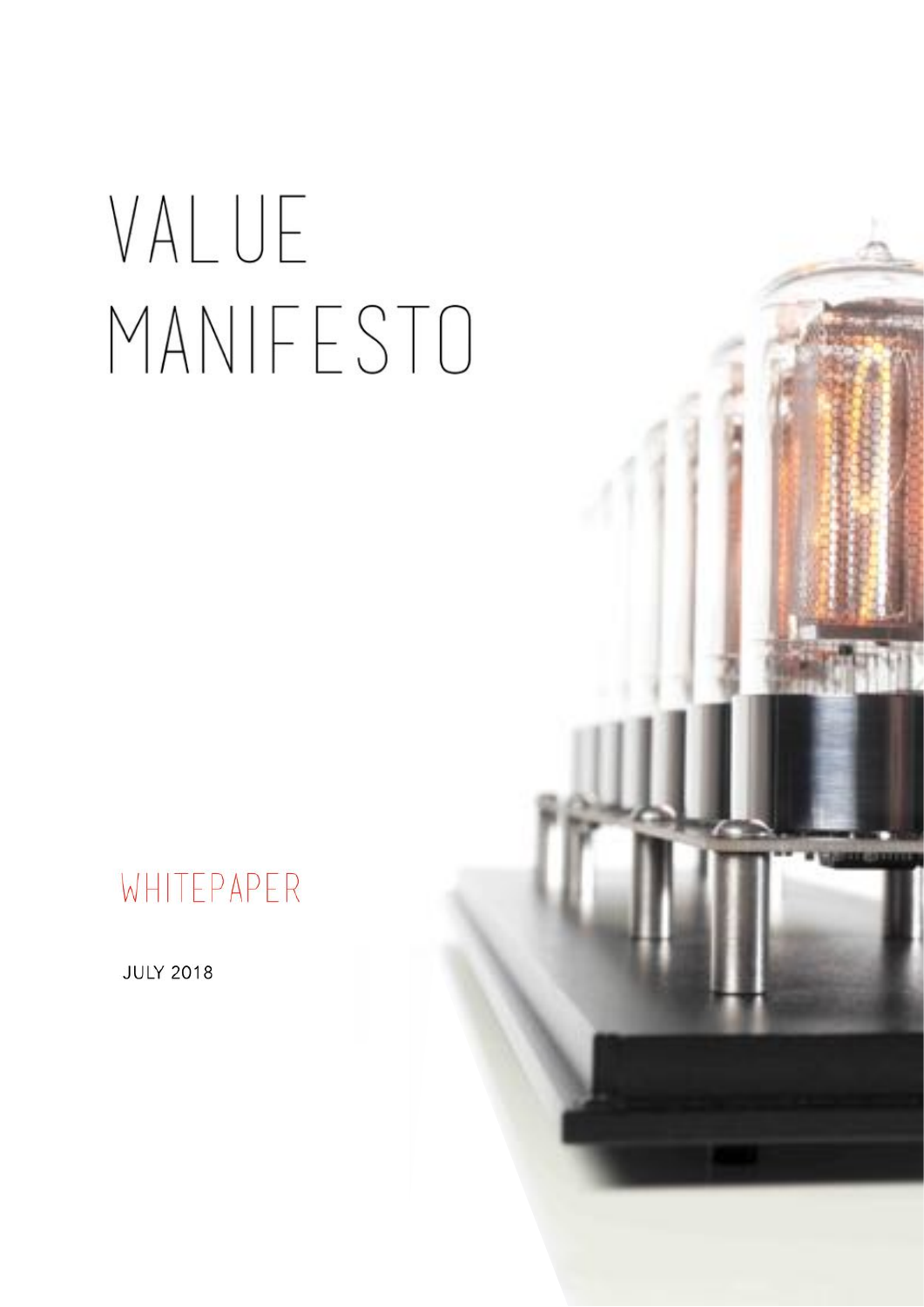# TABLE OF CONTENTS



| 1. SUMMARY                    | 3               |
|-------------------------------|-----------------|
| 2. INTRODUCTION               | 3               |
| 3. CONCEPT                    | $\overline{4}$  |
| 4. THE VALUE MANIFESTO        | 5               |
| 5. THE BIRTH OF THE MANIFESTO | 6               |
| 6. DISPLAY DESIGN             | 12 <sup>2</sup> |
| 7. TRADING PLATFORM           | 15              |
| 8. FINANCIAL ASPECTS          | 16              |
| 9. CONTACT INFORMATION        | 17              |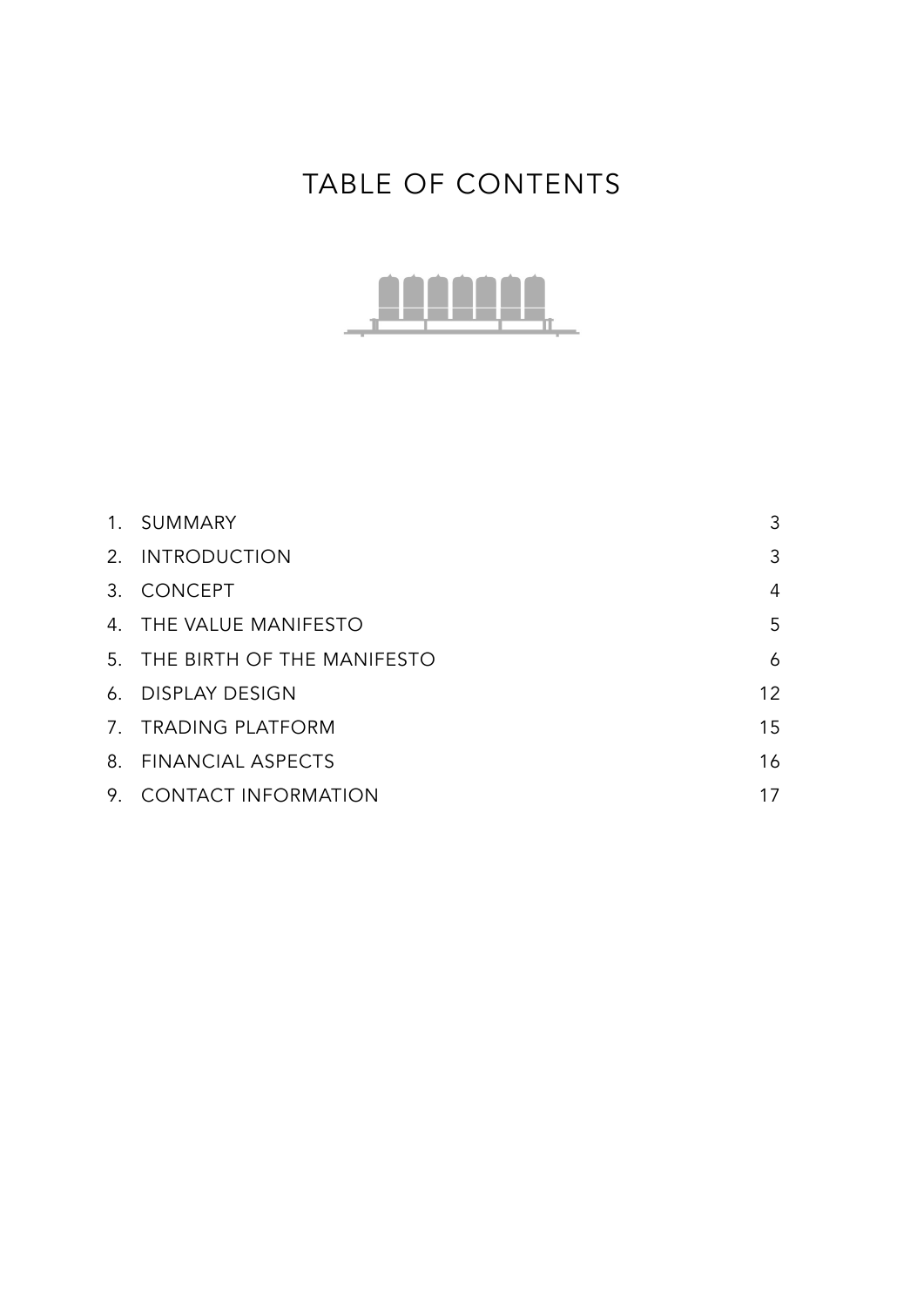### <span id="page-2-0"></span>1. SUMMARY

Over the past 150 years, visual art has liberated itself from ecclesiastical tutelage, secular censorship, representation, symbolism and ultimately material. From the middle of the 19th century to the present day, the struggle for autonomy has been at the forefront of the evolution of art. Art gained autonomy in most areas - with one exception: its own market. Like never before, art has become a substitute currency and status symbol, a pawn in the hands of global economy: This is the age of fundamental economization of the artwork. The logical consequence is the Value Manifesto.

The manifesto declares its own commercial value to be art: it is the first crypto-multiple in the history of art. The price of the editions is determined by the Value Manifesto's blockchain based, high security web platform on which bids are accepted for the acquisition of a single edition. Thus, the *Value Manifesto* is the first crypto-multiple in the history of art. Each crypto-multiple of a limited edition of 250 units is represented by a ERC-271 token on the Ethereum blockchain. The value (defined in in Swiss Francs) can be seen on the Value Manifesto bidding platform, the Value Manifesto application and the manufactured Value Manifesto IoT decryptor displays.

The reduction of the present artistic concept to its market value is a provocative statement in the ages of a hypercommercialized, multi-billion dollar art market. In the case of the Value Manifesto, the prices are not created by galleries, auction houses and collector circles, but by real and unfiltered market request.

## <span id="page-2-1"></span>2. INTRODUCTION

Since the 1850s to the present day, the struggle for autonomy has been the focus of various manifestos and artistic movements. The Impressionists questioned the long established hierarchy of subject matter and representation. The Suprematists fought for the freedom from objectivity. The Concrete Art movement sought for secession from symbolism. Conceptualism freed art from material and Postmodernism from the concept. Art gained autonomy in most areas - with one exception: its own market.

<span id="page-2-3"></span>Like never before, art has become a substitute currency and status symbol, a pawn in the hands of global economy.<sup>[1](#page-2-2)</sup> The squares of the Russian Suprematists, now part of art collections by oligarchs and the super rich, were originally produced as art by and for the

<span id="page-2-2"></span><sup>&</sup>lt;sup>[1](#page-2-3)</sup> Adriano Picinati di Torcello: Why should art be considered as an asset class? (Deloitte Financial Services 20.12.2012) https://www2.deloitte.com/content/dam/Deloitte/lu/Documents/financial-services/artandfinance/lu-art-assetclass-122012.pdf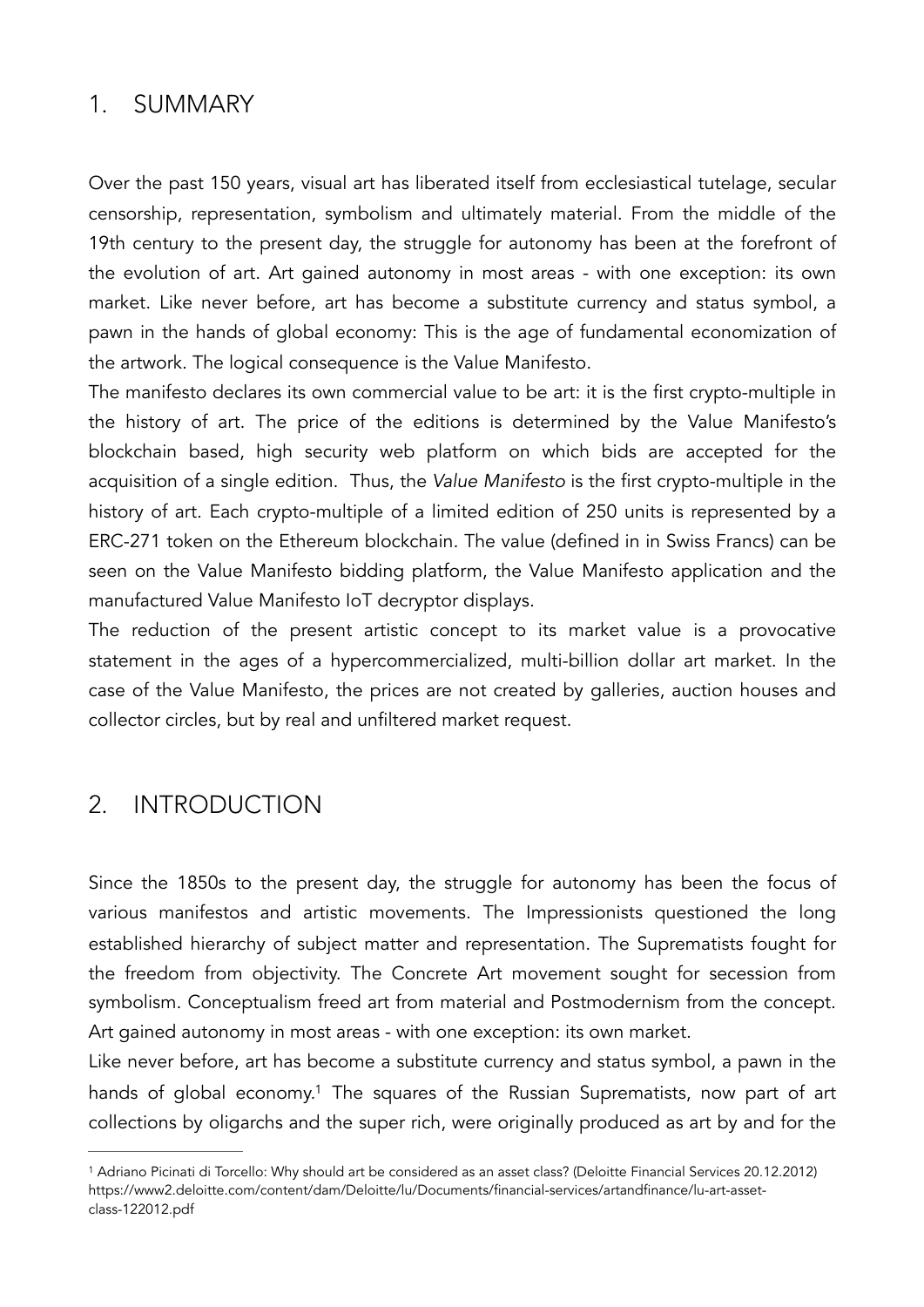<span id="page-3-2"></span>proletariat. "Necessities, not luxuries!" was the maxim of the Bauhaus under director Hannes Meyer. Today, the design achievements of his school adorn the executive floors of large corporations and the villas of the global haute-volée, instead of functioning as basic furniture in workers' houses. A critical amount of the global art-revenue does no longer happen at galleries or art dealerships but by trading certificates of title[.](#page-3-1)<sup>[2](#page-3-1)</sup> As a result the artworks remain stored in duty free warehouses and merely change their owner on paper. Philosopher and critical theorist Walter Benjamin saw the transformation of art as an effect of changes in the economic structure in the early 1930s. Benjamin's magnum opus "*The Work of Art in the Age of Its Technological Reproducibility"* describes the effects of modernity (in the age of industrialization) on the work of art. Nowadays, we are not only in the age of digital revolution, but also in the age of the fundamental economization of artworks.

# <span id="page-3-0"></span>3. CONCEPT

The rising economization of the art world led to the hypothesis that the value of an artwork could become a work of art itself. Hence, the crypto-token based Value Manifesto defines its own trading value as art and communicates its value directly to its spectators. The hypothesis of the Value Manifesto creates many questions, which shall be answered in time along the way: Would the multiple with its 250 editions be able to generate an intrinsic value?

Would the Value Manifesto receive enough public attention possibly without thee support or even against the opposition of gallerists, art dealers and art fairs? Who would buy such a multiple? Would the multiples be stored away without noteworthy sales and price changes, far from the global art trade and attention? In example by becoming the toy of speculators who misuse the billboards as a hypothetical bank statement or collectibles for a small, technology-obsessed lover's circle?

The Value Manifesto seeks to find the answers to these questions by being and functioning as the first crypto multiple in history of art. The Value Manifesto is accessible to everyone via the internet and can be traded via its own marketplace without intermediaries and collusion. In it's existence in a purely digital form as a crypto-token, it introduces the philosophy of the technically reproduced multiple to the Zeitgeist of the digital age. As a continuous and long-term experiment, the findings of Value Manifesto shall be used to demonstrate the application of blockchain technologies in the art market.

<span id="page-3-1"></span><sup>&</sup>lt;sup>2</sup> John Zarobell: The role of free Ports in the global art market. Published on [artsy.com](http://artsy.com) (14.07.2017). Source: [https://](https://www.artsy.net/article/artsy-editorial-freeports-operate-margins-global-art-market) [www.artsy.net/article/artsy-editorial-freeports-operate-margins-global-art-market](https://www.artsy.net/article/artsy-editorial-freeports-operate-margins-global-art-market)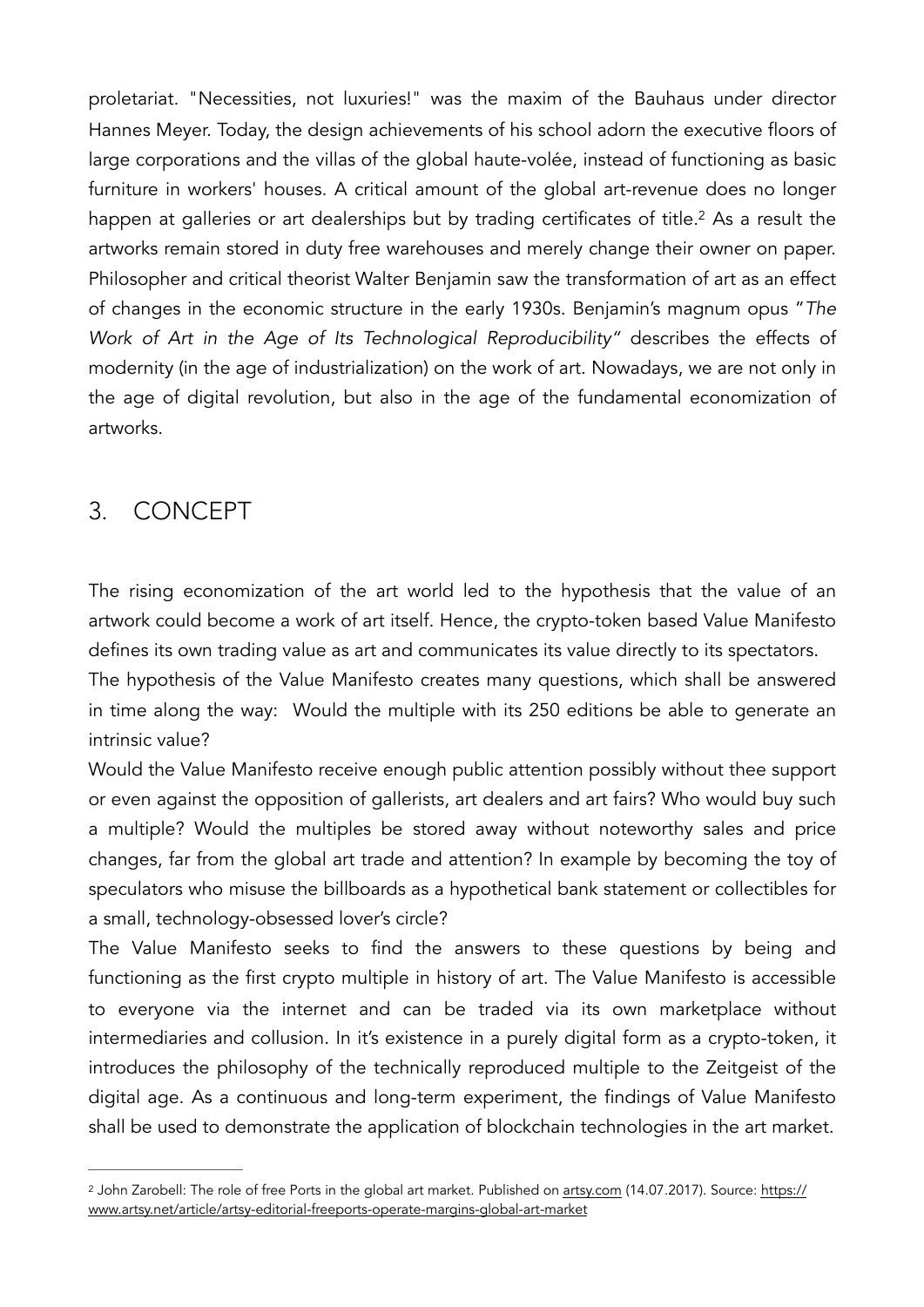# <span id="page-4-0"></span>4. THE VALUE MANIFESTO

The Value Manifesto

...is declaring its own commercial value to be art.

…leaves any symbolism behind and concretises its self-purpose on its own trading value.

…is the first crypto-multiple in the history of art

…is accessible to everyone and can be traded through its own highly secure marketplace without intermediaries and collusion.

…is traded transparently as an non-forgable crypto-multiple on blockchain basis with an edition of 250 units.

…displays its current real-time value in Swiss Francs on handcrafted IoT Nixie decryptors as well as online on your desktop or mobile.

…serves as an interdisciplinary experiment in the pioneering age of blockchain and IoT technologies. The experiments insights shall be used for establishing the presence of blockchain technology in science of art.

….is a tribute to the progressive principles of 20th-century artistic avant-gardes.

#### PEOPLE BEHIND THE MANIFESTO

Timo Niemeyer (\*1983 in Finland) developed the artistic concept of the Value Manifesto since 2015. Timo is art historian with an art market focus on the diverse European Avant-Gardes and online art market advisor. He worked at leading European galleries, managed a London based private art collection and built up the online art platform *Artusiast* as CEO until its successful exit to *Artnet* in 2017. Timo studied Art History, Social Anthropology and Law at the University of Zurich, Switzerland. His vision is a smooth and democratic embedding of cultural and especially artistic heritage in the forthcoming digital age in the context of IR4.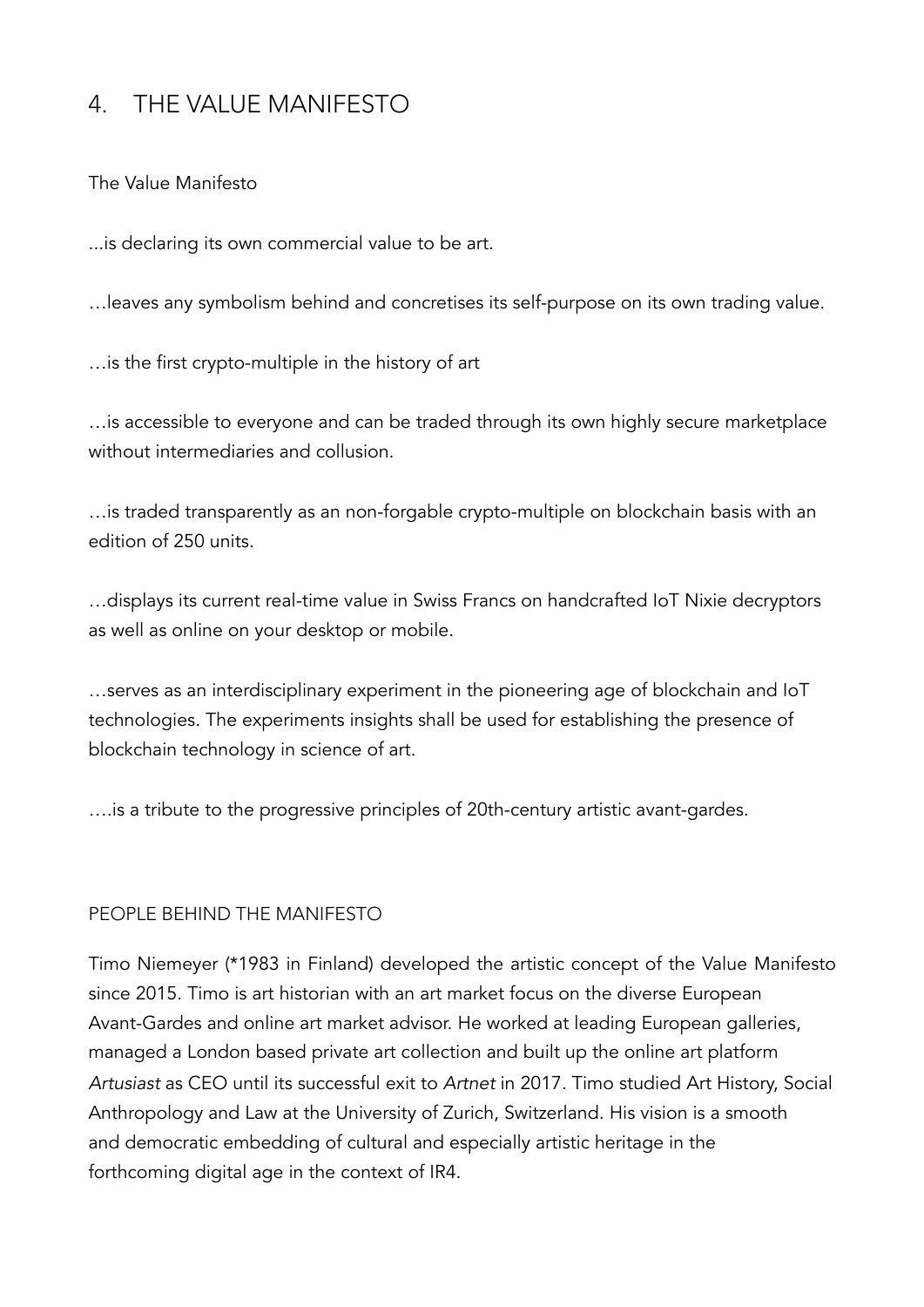Matthias Frank (\*1983 in Germany) developed the technical concept of the Value Manifesto. Matthias has worked at Deezer, Millicom International Cellular and is cofounder of ParkU. He studied mechanical engineering at TU Munich and holds a PhD from the University of Oslo.

Dalibor Farny (\*1984 in Czechoslovakia) manages a small, but highly motivated team based in Czech Republic. After 6 years of work, they succeeded to bring nixie tubes back from extinction and are now the only [manufacturers](http://www.daliborfarny.com/) in the world. Value Manifesto uses his RIZ568M tubes. The name relates to one of the original nixie tubes made back in 60's - a Z568M. The R in its name means resurrection.

Natallia Martchouk (\*1974 in Belarus), Matthias Gall (\*1979 in Germany) and Thijs Reus (\*1980 in The Netherlands) are 3 co-founders and managing directors of trimplement GmbH, who provide the Value Manifesto's trading platform based on the Ethereum blockchain. They met at ClickandBuy, where they worked together as software architects, and then decided to start their own business in 2010. Based on their profound experience in developing online payment systems, trimplement provides software development, consulting and products in the fintech area. They are passionate about multi-disciplinary applications of blockchain technology.

## <span id="page-5-0"></span>5. THE BIRTH OF THE MANIFESTO

#### THE ART MARKET AS INSPIRATION

In an art world without taboos and endless varieties, Timo Niemeyer found it difficult to identify a possible direction of future art movements during his art history studies (2007-2013). The question "Quo Vadis?" seemed particularly difficult, especially considering the endeavor of 20th century art movements to achieve autonomy. Niemeyer noticed that sociocultural provocative elements in art could hardly provide a trigger for real social discourses. In and with the art one could address everything: materiality, sexuality, religion, politics. Only one topic seemed sacred in the art world: the prices of its own market. Prices on the art market are scarcely communicated in public. They might be considered as high or expensive but never as wrong: Art may cost anything. Price lists appear mostly only upon request, not intended for the public eye.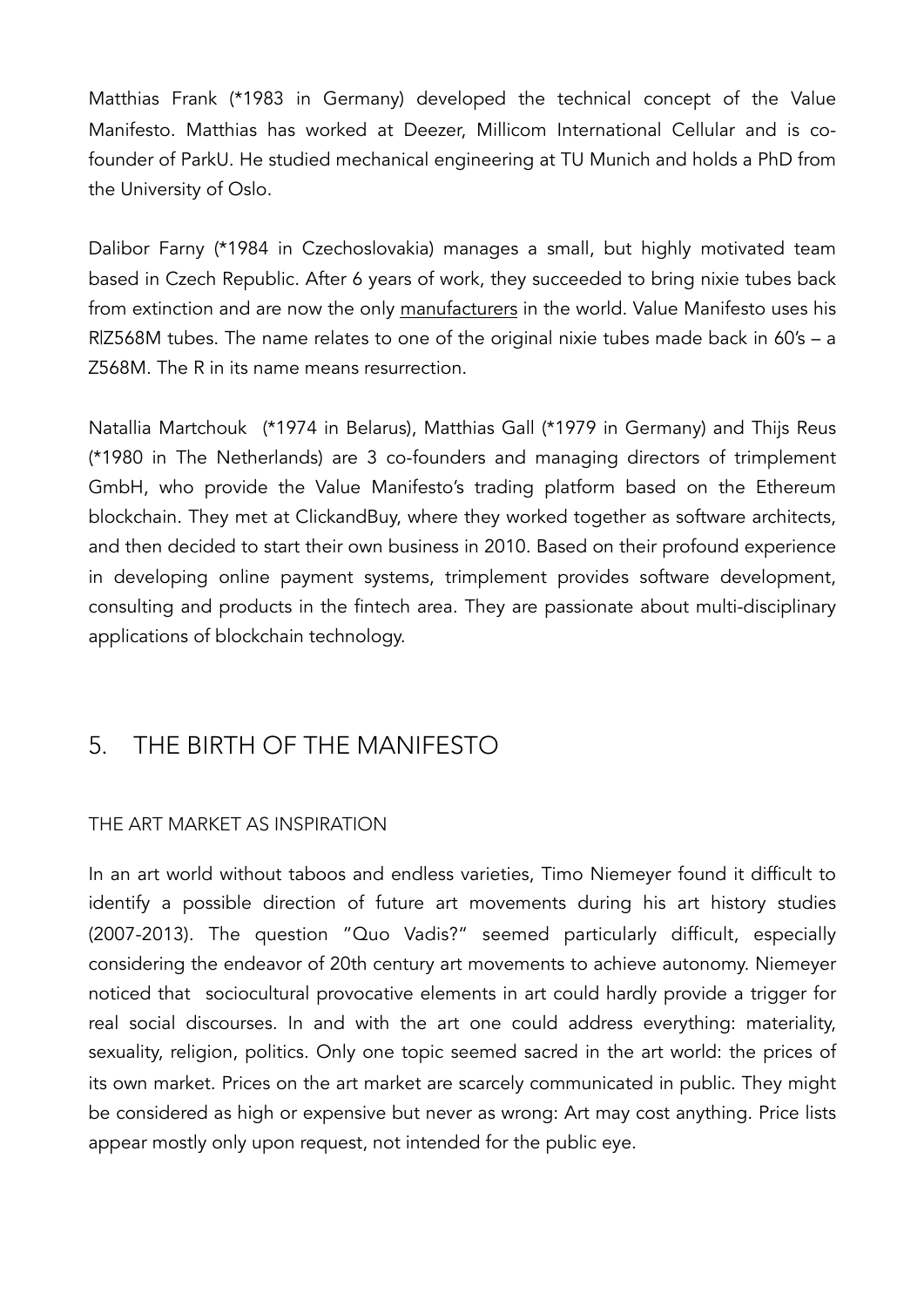<span id="page-6-7"></span><span id="page-6-6"></span><span id="page-6-5"></span><span id="page-6-4"></span>Online art price databases are generally hidden behind paywalls with high membership fees[.](#page-6-0) $3$  The art trade, a dinosaur in the global economy, is still relatively similar to the medieval marketplace: annual fairs happen in bigger cities and attract spectators, collectors and other dealers. Communicated prices are non-transparent and volatile. While some observers question this situation, the art market itself certainly doesn't: the number of art fairs held has exploded globally and grew by at least 600% during the last decadee<sup>[4](#page-6-1)</sup>, the global art turnover is said to have nearly tripled in the last 2[5](#page-6-2) years.<sup>5</sup> Nevertheless, art market data reimains a difficult topic: discrepancies between the global art market reports imply the challenge of quantifying the non-transparent art market. The termination of the leading TEFAF art market report gives way to far-reaching implications for the opaque art industry, where comprehensive analyses of market data are scarce.<sup>6</sup> In 2013 Timo Niemeyer decided to write his master's thesis in the field of art history at the University of Zurich on the subject "The Position of Concrete Art on the International Art Market", not only to improve his understanding of avant-garde art markets, but also to examine the sales mechanisms and structures. For him it was at that point obvious that the art market, in the perspective of the avant-garde's endeavor to achieve autonomy, could be a catalyst for a provocative experiment: how would it be if art demanded and enforced its autonomy from the market? The technological feasibility of an artwork that could be traded online via the World Wide Web was guaranteed through the internet. To create a work of art or a series of multiples, which could directly display the commercial value of the work on displays was not a question of feasibility but plain realization. However, with what kind of medium could such an experiment be carried out?

#### THE IDEA OF A CRYPTO MULTIPLE

An inspiration for a possible medium came directly from the family environment: The editeur Tuula Niemeyer-Partanen, Timo's mother, has been publisihing editions of Concrete and Constructive Artists for decades, hence Timo was introduced to the conceptualization, production and distribution of multiples at a young age. In addition to the practical access to the multiple and editions through his own parent's studio, he

<span id="page-6-0"></span><sup>&</sup>lt;sup>3</sup> f.e. Artnet, Blount Art Info, [artprice.com](http://artprice.com), LiveAuctioneer

<span id="page-6-1"></span>Y-Jean Mun-Delsalle: The Art Fair Boom Is Forever Changing the Way the Art Market Does Business. Published at [4](#page-6-5) Forbes Magazin: https://www.forbes.com/sites/yjeanmundelsallehttps://www.forbes.com/sites/yjeanmundelsalle/ 2016/04/07/the-art-fair-boom-is-forever-changing-the-way-the-art-market-does-business/

<span id="page-6-2"></span>Sophia Yan: Where the rich stash their toys. CNN Money. [https://money.cnn.com/2014/04/08/news/economy/](https://money.cnn.com/2014/04/08/news/economy/freeports-art-luxury/index.html) [5](#page-6-6) [freeports-art-luxury/index.html](https://money.cnn.com/2014/04/08/news/economy/freeports-art-luxury/index.html)

<span id="page-6-3"></span>Henri Neuendorf: TEFAF has discontinued its signature art market report. Published on [artnet.com](http://artnet.com): [https://](https://news.artnet.com/market/after-18-years-tefaf-scraps-art-market-report-1202942) [6](#page-6-7) [news.artnet.com/market/after-18-years-tefaf-scraps-art-market-report-1202942](https://news.artnet.com/market/after-18-years-tefaf-scraps-art-market-report-1202942)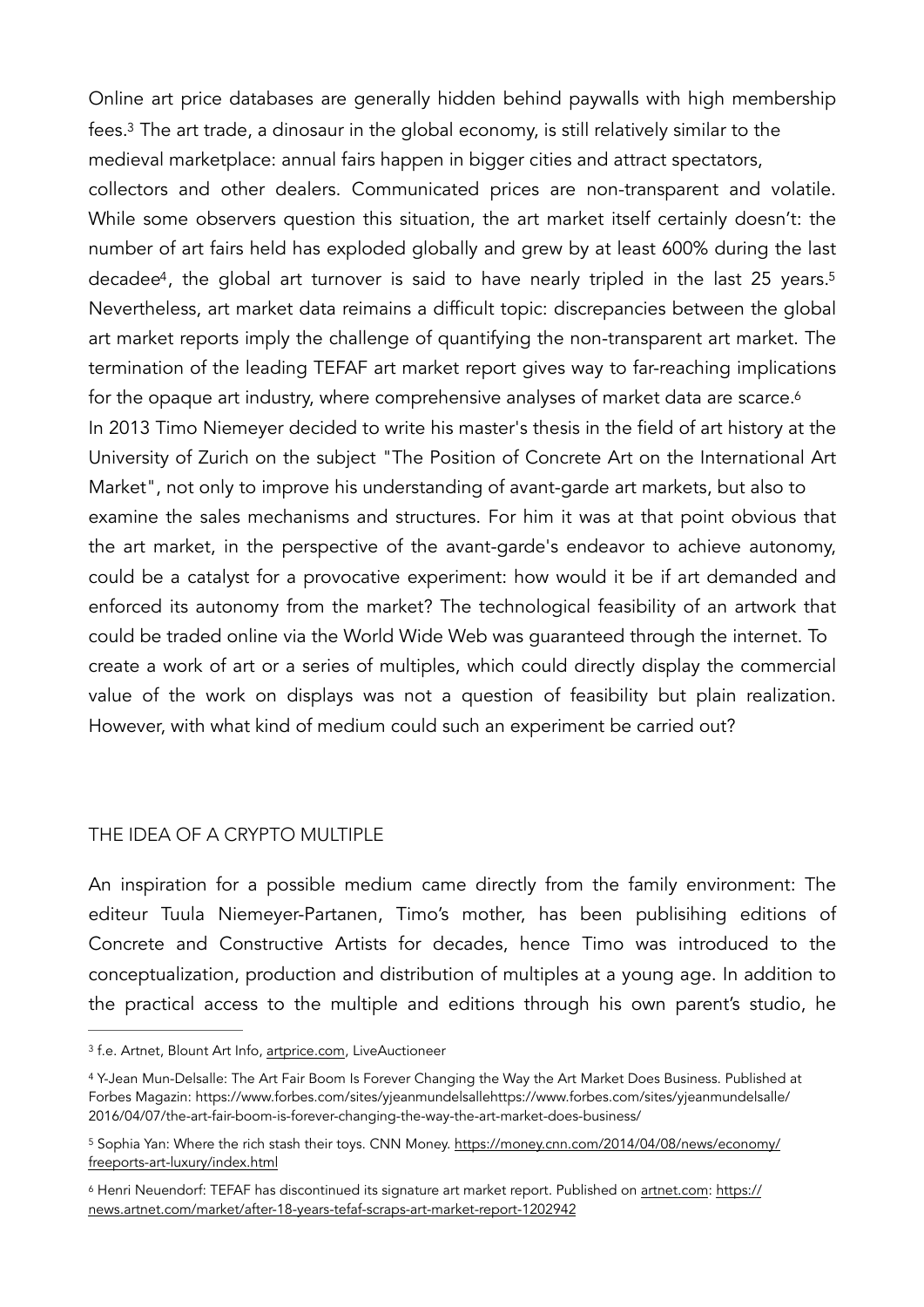<span id="page-7-3"></span>himself increasingly dealt with the theory of multiples in the context of his studies: the concepts of "originality" and "seriality" play an important role in the theoretical justification of the multiple[.](#page-7-0)<sup>[7](#page-7-0)</sup> In the logic of the original, copy, reproduction and forgery, which were defined primarily in the field of visual art, a hierarchy of values has appeared in the course of the history of art: an hierarchy, where the painting is the most authentic, because it preserves an *aura* (in the words of Walter Benjamin), from whose uniqueness the gradient of subordinate imitations took its course.<sup>[8](#page-7-1)</sup>

<span id="page-7-4"></span>

Günther Uecker: *Do it yourself* (Multiple, 1968, published by VICE-Versand)

<span id="page-7-5"></span>© Timo Niemeyer

Taking into account this historically grown theory, Timo Niemeyer saw the multiple as the ideal medium for his experiment. It fulfilled important theoretical components representing the endeavor for autonomy of the Avant-Garde, ranging from the Arts & Crafts Movement, Russian Constructivism and the Bauhaus to Marcel Duchamp. Daniel Spoerri defined the guidelines for the multiple in the foundation of his edition MAT ("Multiplication d'Art Transformable") in the following way: A multiple should a) not be produced by any historical duplication techniques (etching, photography, etc.) b) the works should get along without personal handwriting and c) be transportable.<sup>9</sup>

By the end of 2014, Timo Niemeyer had a plan: to develop a multiple which can define its own price via an auction platform and display its value directly and in real time.

<span id="page-7-0"></span>The theories of seriality were an important topic in Jennifer Dyer & Jennifer Dyer Harnish publication 'originality [7](#page-7-3) seriality', Zurich/Berlin 2011.

<span id="page-7-1"></span>[<sup>8</sup>](#page-7-4) Walter Benjamin: The Work of Art in the Age of Mechanical Reproduction. Berlin 1939.

<span id="page-7-2"></span>Claus Pias: Multiple, in: Begriffslexikon zur zeitgenössischen Kunst, Cologne 2006, p. 219-224. [9](#page-7-5)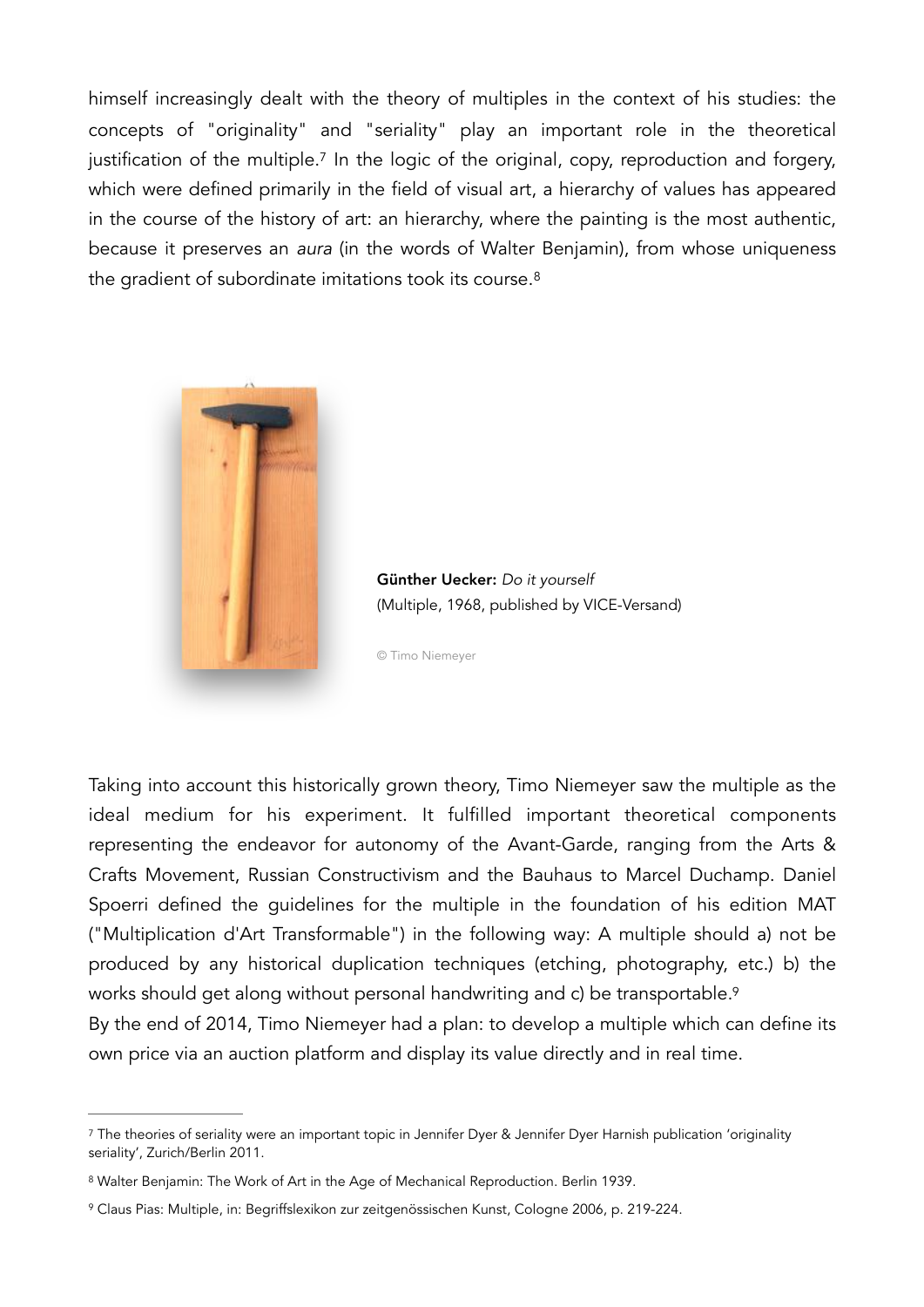#### DEVELOPMENT OF A DISPLAY SOLUTION

While there were plenty of possibilities for display solutions, finding a medium from the past, exclusively developed in the past to display numbers, it proved to be much more challenging.

<span id="page-8-2"></span>In a newspaper article, Niemeyer came across the Steampunk movement. Researching the movement, he came across the website instructables.com, where he discovered Nixie tubes as a display medium[.10](#page-8-0) Nixie tubes were used in the 1960s and 1970s for displaying digits in measuring devices and computers. The name "Nixie" was invented by the company Burroughs, who used this name in 1955 as an abbreviation for "Numeric Indicator eXperimental No I"[.11](#page-8-1)



<span id="page-8-3"></span>

# Ziffern-und Zeichenanzeigeröhren

Tube Brochure (1971, VEB Werk für Fernsehelektronik Berlin)

Timo Niemeyer calculated a required quantity of at least a few hundred units for the placement of a multiple in a small three-digit edition size and embarked on a search for a possible source for IN-14 (ИН -14) or IN-18 (ИН -18) tubes from Soviet production. Yet, he quickly noticed in conversation with dealers such as Dieter Wächter of Nocrotec or PV

<span id="page-8-0"></span><sup>10</sup> Steampunker Nixie Clock, in: [https://www.instructables.com/id/Nixie-Clock/,](https://www.instructables.com/id/Nixie-Clock/) 2011.

<span id="page-8-1"></span>[<sup>11</sup>](#page-8-3) Electronics Magazine 1965: https://books.google.de/books?

id=UBlRAAAAYAAJ&q=Burroughs+Nixie&dq=Burroughs+Nixie&hl=de&sa=X&ved=0ahUKEwjympPb\_LTcAhXGx6YKHR sTB1cQ6AEIMTAD.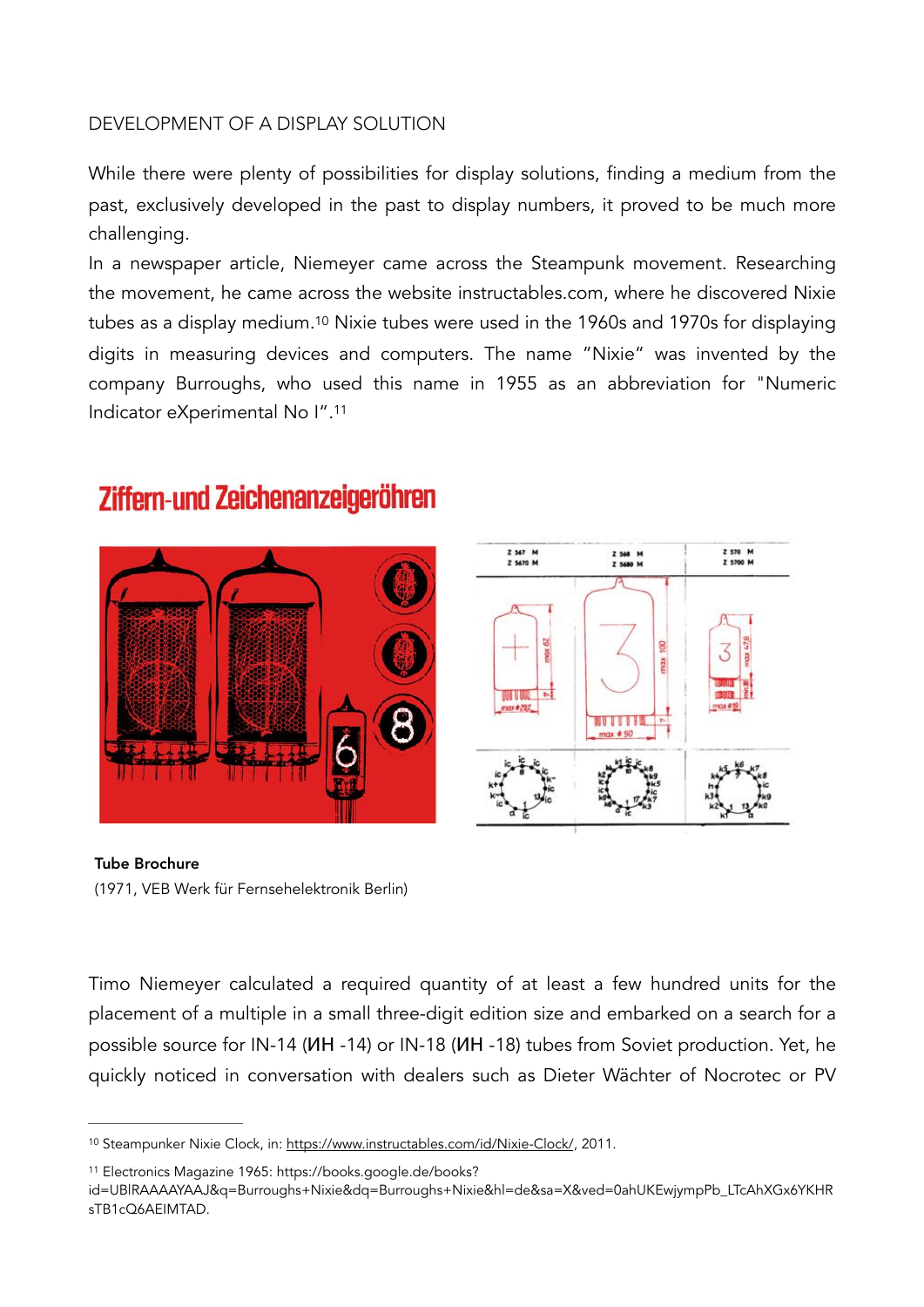<span id="page-9-4"></span><span id="page-9-3"></span>Electronics, that not only the availability wasn't given, but also the lifespan of the individual tubes was only a few thousand hours: a KO criteria for the medium Nixie tube.<sup>12</sup>In the summer of 2015, Timo learned in the Swiss press about the conversion of the Swiss railway displays to digital boards and a cancellation of the previously used Split flap displays[.](#page-9-1)<sup>[13](#page-9-1)</sup> In the following months of research, he came within his research across the company Vtec in Wangen a.A./Switzerland which permitted him access to the discarded fall split flap displays of the Swiss Railways (SBB). Markus Wuethrich from SBB provided Niemeyer with two components for testing purposes, however, there was a lack of a player and software.



<span id="page-9-5"></span>A Berlin-based company might have helped with this: Hans Pagel has developed a simulation software for DIY split flap displays[.](#page-9-2)<sup>[14](#page-9-2)</sup> In conversation with Pagel, it turned out that the display had problems showing numbers only: The leaflets were designed for the display of the alphabet (plus numbers, empty spaces and additional signs). Hence, not only a manual adjustment / production of individual case leaflets would have been necessary, but also a massive intervention in the aesthetically special look of the digits itself must have been made. The money and time needed to modify the split flap displays of the SBB would have been way out of proportion.

In autumn 2016, Dr. Matthias Frank joined the technical planning around the Value Manifesto: Matthias was enthusiastic about the theory of the project and, as a mechanical engineer, was eager to promote the technological implementation *of the Value Manifesto*.

<span id="page-9-0"></span><sup>&</sup>lt;sup>12</sup> Brian Benchoff: Measuring the lifespan of a Nixie tube. Published in [hackaday.io:](http://hackaday.io) https://hackaday.com/2013/11/24/ measuring-the-lifespan-of-nixie-tubes/

<span id="page-9-1"></span>[<sup>13</sup>](#page-9-4) Urs Bühler: Das letzte Zwinkern, in NZZ: https://www.nzz.ch/panorama/das-letzte-zwinkern-derfallblaetter-1.18589193.

<span id="page-9-2"></span>[<sup>14</sup>](#page-9-5) Website with Pagel's Split Flap Display: https://hanspagel.com/flap.html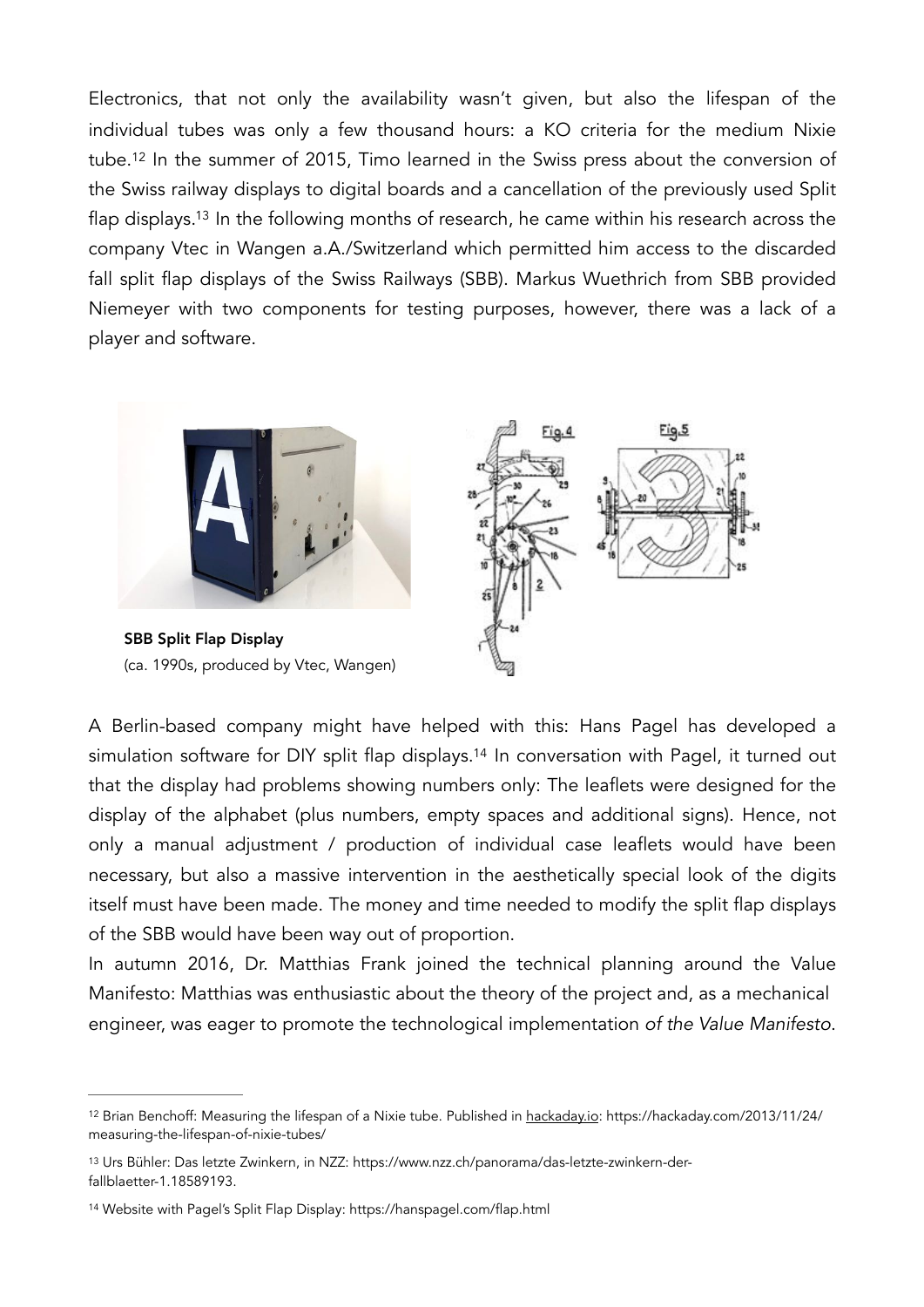#### DALIBOR FARNÝ'S R | Z 568M

In late 2016 a hint from a software developer brought both back to an earlier idea, which had been turned down previously: the Nixie tube. The design of the nixie tubes are intriguing in many ways: developed exclusively for displaying numbers, functioning basically like a glow lamp, they represent a simple electronic display solution from an age before the invention of computer monitors. The glass tubes, filled with gas at low pressure, contain a wire-mesh anode and number shaped cathodes from 0 to 9. Applying power to one cathode surrounds it with an colored glow.

<span id="page-10-1"></span>In 2013, the Czech inventor Dalibor Farný started producing producing a new series of Nixie tubes in his workshop in an old Moravian castle close to Brno[.15](#page-10-0)‑ Matthias and Timo visited him there and introduced him to their project, trying to get him on board.



Dalibor Farny's tube factory

© Dalibor Farny

What was once used as a mass-market numerical display for scientific instruments has nowadays become a luxury item: Dalibor Farný's Nixie tube R|Z568M has a fascinating aesthetic, a long lifetime span and can easily be reproduced in quantities needed for the *Value Manifesto* project. The name of R|Z568M relates to one of the original nixie tubes made back in 60's – a Z568M. The R in its name means resurrection. Farny wanted to pay tribute to old engineers from RFT company who chose this name and he decided to keep it, so together it makes "R|Z568M". The original Z 568 M was manufactured in Eastern Germany by RFT (Rundfunk- und Fernmelde-Technik), a tube making company. Farny personally states this tube to be the most beautiful nixie tube ever made: Vintage font,

<span id="page-10-0"></span><sup>&</sup>lt;sup>15</sup> Dalibor Farny's Nixie Tube Workshop Website:<https://www.daliborfarny.com>.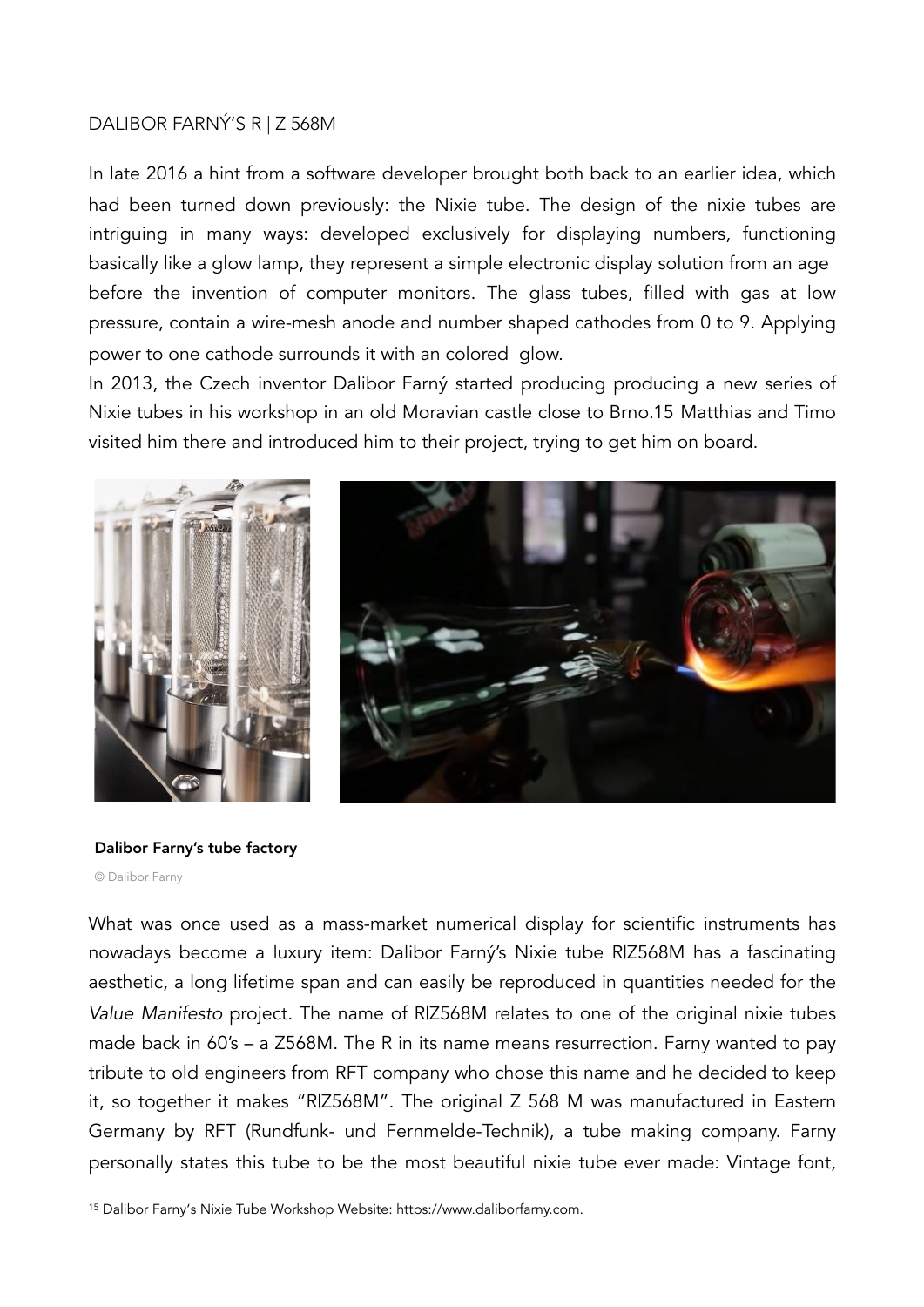<span id="page-11-4"></span>nice inner structure, eye-catching proportions[.16](#page-11-1) It quickly became clear, that RIZ568M was the perfect medium for the planned Value Manifesto multiple - hence, all three agreed to realize the project together.

#### PLATFORM DEVELOPMENT

Farný's technology provided a clear interface for the communication between a possible auction/market platform and the future multiples. At the same time, that Matthias and Timo started searching a possible developer for the realization of a simple trading platform, crypto currencies suddenly received a lot of media attention due to their explosive growth in value and diversities[.](#page-11-2)<sup>[17](#page-11-2)</sup> Based on their individual experiences with crypto currencies, Timo and Matthias realized the potential of blockchain and crypto token technology as base for a possible *Value Manifesto* trading platform.

<span id="page-11-6"></span><span id="page-11-5"></span>A personal recommendation lead to Trimplement in Cologne, a company providing scalable emoney and virtual account management solutions.<sup>[18](#page-11-3)</sup> Trimplement already had substantial experience in the development of online wallets and trading platforms including blockchain-based solutions. Their team including Natallia Martchouk, Matthias Gall and Thijs Reus fell in love with the idea of developing a platform for an art object and proposed an Ethereum token-based online trading platform as solution to connect Value Manifesto multiples with the World Wide Web and their own value. Natallia, Matthias and Thijs are excited about the multi-dimensionality of this project combining revolutionary ideas and fine art with the modern technologies like IoT and blockchain.

# <span id="page-11-0"></span>6. DISPLAY DESIGN

The goal for the design of the display (called decryptor) was a minimalistic and simple appearance, which should be limited as close as possible to the indication of the current value of the edition. As described in the previous part of this paper, the focus of the search for a possible display module centered on finding a solution only able to show numbers. At the same time, the intention was to build a bridge between old and new technologies. The technically archaic-looking Nixie tubes should contrast with the state-

<span id="page-11-1"></span>[<sup>16</sup>](#page-11-4) Story of the RIZ568M: https://www.daliborfarny.com/r-z568m-nixie-tube/

<span id="page-11-2"></span>[<sup>17</sup>](#page-11-5) Fitz Tepper: What the hell is happening..., in TechCrunch: https://techcrunch.com/2017/06/07/what-the-hell-ishappening-to-cryptocurrency-valuations/

<span id="page-11-3"></span>[<sup>18</sup>](#page-11-6) Trimplement GmbH Cologne:<https://www.trimplement.com/index>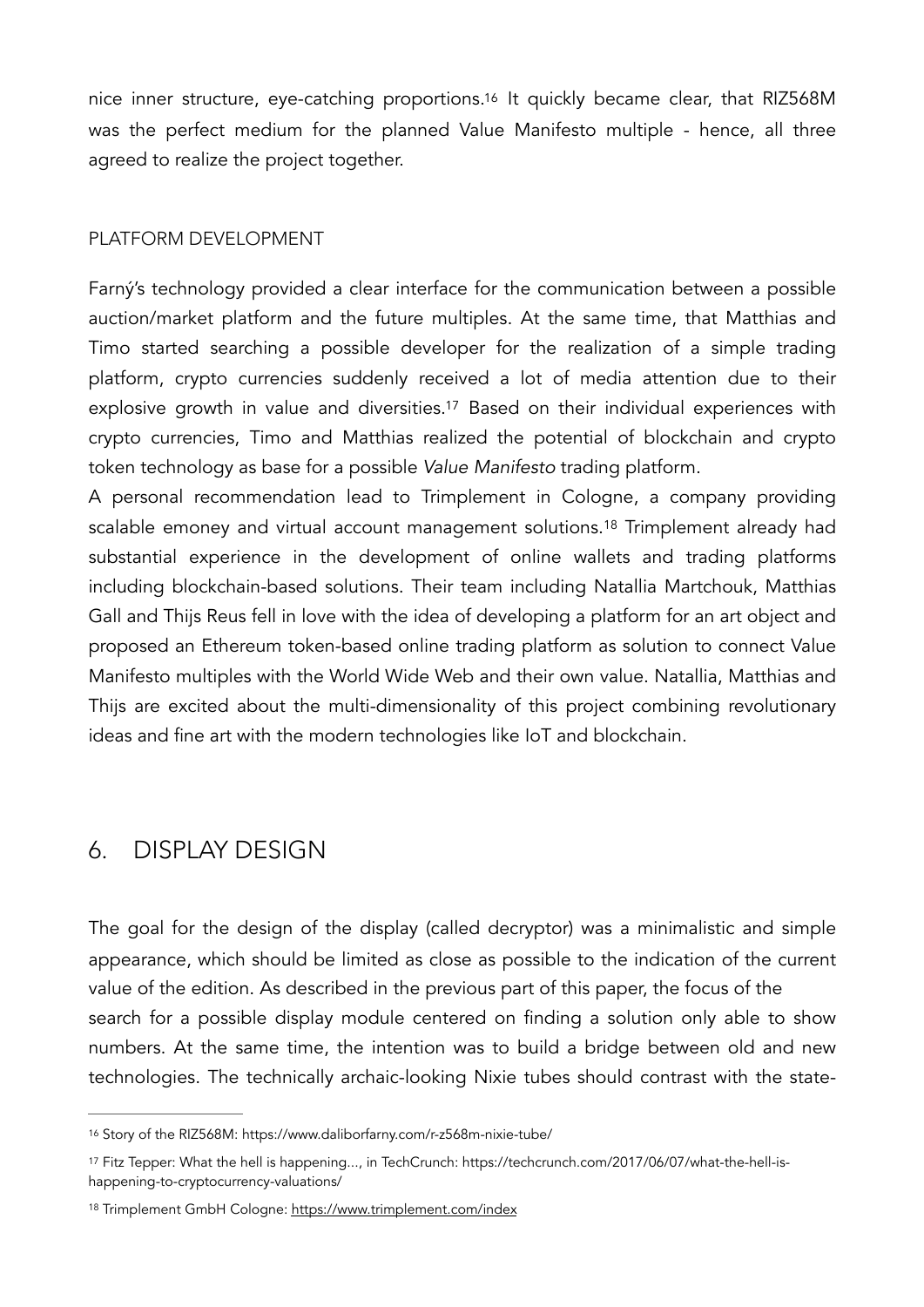of-the-art communication method they perform in their function of displaying their intrinsic value as multiple.



Via a tiny IoT transponder on the board that also powers the nixie tubes, the seven elements connect via Wi-Fi and the Internet to the API interface of the *Value Manifesto* trading platforms to query the trade value of their tokens in real-time. Seven tubes display a maximum value of 9,999,999 CHF. The amount of a million is not a coincidence, as it is synonymous with a particularly large amount, especially a large amount of money. The number seek to provoke the million-dollar art market, but also feeds the idea of becoming a millionaire by speculating on the art market as the owner of a *Value Manifesto* token. Dalibor Farny's development 'Zen Nixie Clock' offered an aesthetically pleasing solution for the presentation of the tubes and could be rebuilt into a Value Manifesto Decryptor through a small intervention (with the addition of a seventh tube). Thus, the seven nixie tubes float on a black board, raised by eight black carrier screws on a heavy pedestal - protected like a valuable object in a museum under a glass hood. The play with the auratic, which Walter Benjamin attributed only to the original work of art, should definitely play a role in the chosen display design. Whereby the work of art defines its own value in digital form as token, the displays only functionality is to communicate the real-time value, similar to the Value Manifesto web site and the Value Manifesto App for iOS. It is clearly not supposed to be the artwork: that is the role of the token, being the first crypto-multiple in history of art.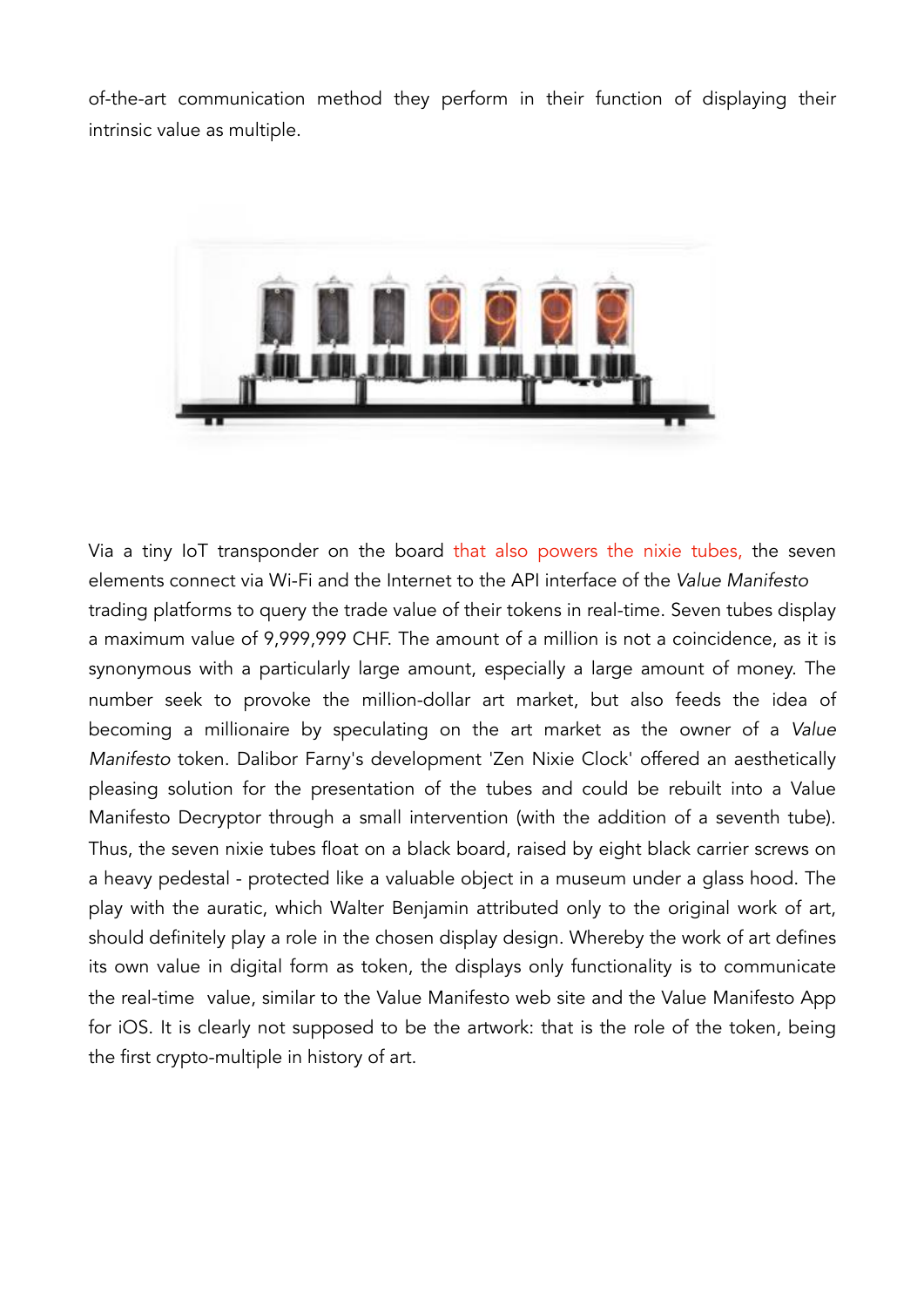#### REASONS FOR A BLOCKCHAIN BASED TRADING SOLUTION

To offer a service on the Internet, one usually need a database, comprising all user activity. The database is mostly operated and controlled by a company. In the art market, such databases are operated on the one hand by art market information services (e.g., such as Artprice or Artnet price databases) or by third party service providers to handle online auctions (e.g., Lot-tissimo or LiveAuctioneer).

The ongoing digitization of the art market is like to result in its greatest structural change of all times, within a sector that has been growing for centuries. The change will not only provide opportunities, but may even lead to the demise of traditional businesses, unable to respond the challenges of digital distribution with art and cultural goods in time. Even today, an entire industry depends on the information and services of a few companies that manage and provide digital databases and processes.

The development of a supply oligopoly (for art market data and market presence) has been clearly emerging for several years and poses a risk to many art market participants. The reasons for the current development are obvious: The implementation of digitalization processes in the art market are expensive, IT professionals are occupied by other industries (Fintech/Legal Tech), standards and transparent information are missing. Most art market participants are simply overwhelmed by the technological approaches and principles around Blockchain technologies as well as artificial intelligence.

Blockchain technology is a future alternative to centralized trusted parties. To keep it simple, blockchain is a distributed ledger containing the full history of all transactions, it's stored on every computer of every participant of a blockchain network, there is no central instance that can control the system. In the meantime, a cryptographical process ensures that nobody can manipulate the entries. The digital currency Bitcoin is the best known to use Blockchain technology, but it is not the only application. The Blockchain is meant to revolutionize all aspects of future contracting. Critics are questioning the relevance of this technology looking at its social impact and call the Blockchain idea an ideology rather than a technology. Ideology in this context means the idea of how society works and how it should work. One of the oldest problems of social science is the question of how trust can be established between members of the society. Think of banks, the legal system, parties or the media. All these institutions combine trust and secure social actions between random individuals. Cryptography has the theoretical potential to overtake those roles and transform business, government and society. Blockchain technologies could strengthen especially the individual roles of art market participants in very positives ways: make supply and demand more transparent, guarantee authenticity and provenance, organize/manage droit de suite and publishing rights, help researchers with information access, supply insurance companies and restorers with detailed condition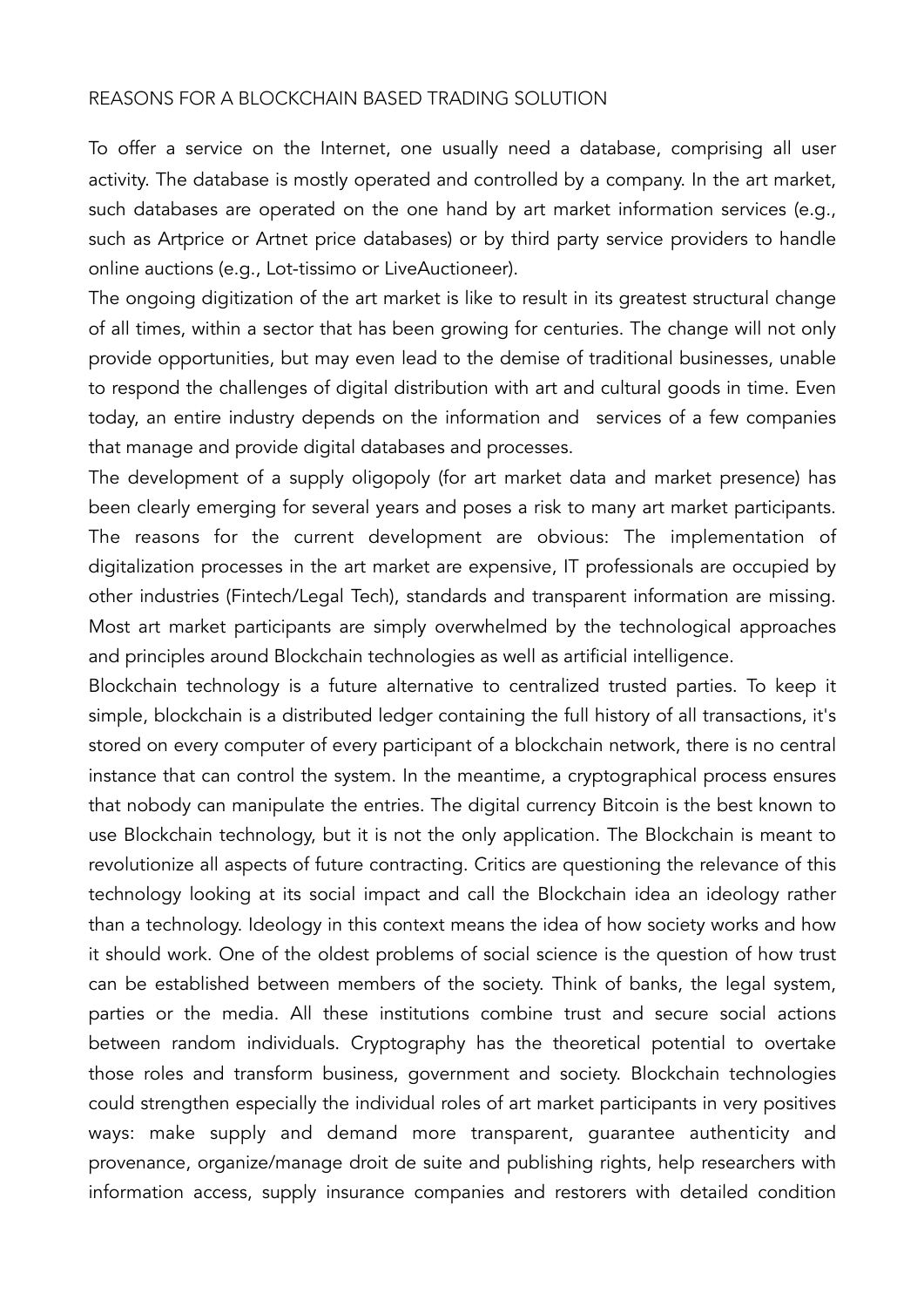reports and reduce bureaucracy as well as costs within institutions. Even if many aspects of the potential of Blockchain technologies are still a futuristic vision, Value Manifesto uses nowadays potential of the Ethereum blockchain to guarantee safe and transparent transactions and tamper-free states.

# <span id="page-14-0"></span>7. TRADING PLATFORM

The Value Manifesto's trading platform is based on the Ethereum blockchain where each of the 250 editions is represented by an ERC-271 token. The decision for ERC-271 tokens was based on their non-fungible properties when compared to ERC-20 or ERC-223 tokens, which are fungible.

The tokens representing the Value Manifesto can be traded via the platform: The highest bid is defining the displayed sales price. A transaction can be realized when a present owner is willing to sell his edition for the displayed price. To use the platform, users must register and verify their identity. All registered users are equipped with an Ethereum address. These addresses and the token ownership are visible on the public Ethereum blockchain without revealing the user's real-life identity. For now, the Value Manifesto platform handles all token contract / blockchain related transactions for the user to keep the user's identity private and improve overall usability of the platform.

All users may see the current value which is identical to the current highest bid. Any user may only own one edition of the Value Manifesto. Users, who currently do not own an edition, may place a bid via the platform. Comparable to a conventional art auction, a bid may only be higher than the currently highest bid. Once a bid is placed, it will remain active for 21 days until it automatically runs out. During this time, users may only replace active bids with higher bids but cannot cancel a bid before it expires.

Users who own an edition, may sell it via the platform at the value of the highest bid. In this case, the edition is transferred to the highest bidder and the second highest bid becomes the highest bid.

When an edition is traded, the corresponding ERC-271 token is assigned from the seller's account to the buyer's account on the blockchain. As a result, all ownership transfers of the Value Manifesto become public record on the Ethereum blockchain.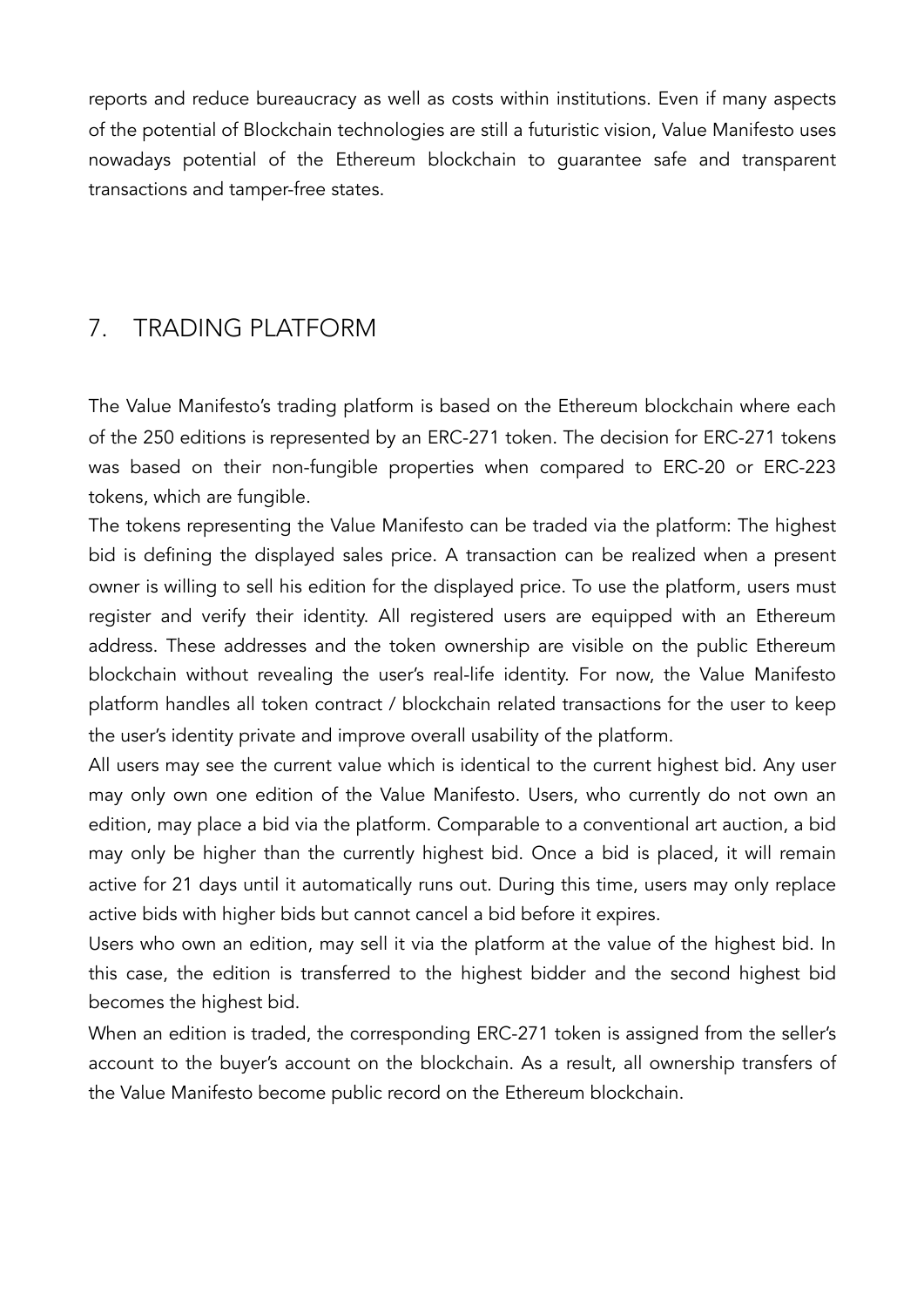## <span id="page-15-0"></span>8. FINANCIAL ASPECTS

Today, surcharges are a commonly used by various service providers to receive compensation for their services. Surcharges in the art marked were first used by the auction house Christie's in 1974. Ever since, these surcharges have become commonly used by auction houses or art dealers. Even though the publicly available prices paid for art already include the surcharge, it is rarely below 25 percent except for very expensive pieces where the surcharge may be half of the regular amount.

Whilst the creation of an ERC-271 token on the blockchain itself is almost free, the development of the trading platform, setup of a governance model and legal framework, the production of the decryptor devices and logistic efforts during the change of ownership of a token and its related decryptor are rather cost intensive efforts.

To finance the project and to secure its future, a surcharge of 21 percent of the selling bid payable by the buyer will be used.